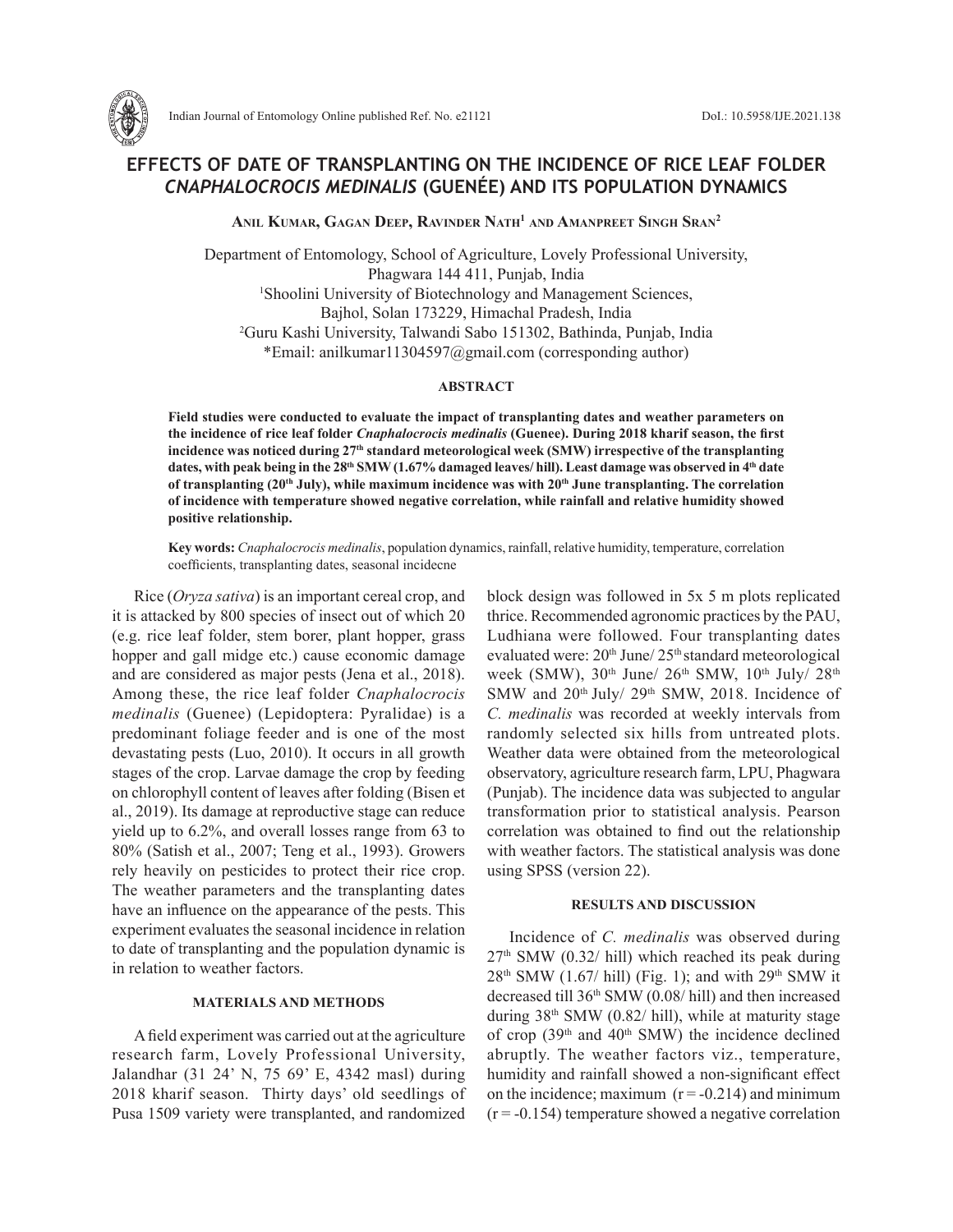while relative humidity- RH ( $r = 0.420$  and  $r = 0.375$ ) with the leaf damage by learnt studies 6: 1405-1407.<br>Studies 6: 1405-1407. 2). Similar results were obtained by Singh et al. observed under SRI planti  $(2017)$  and Zainab et al.  $(2017)$  showing a negative  $\overline{\text{co}}$ with rainfall. Tiwari et al. (2021) observed a positive  $(0.03 - 1.34\%$  leaves/hill correlation with the maximum temperature but negative  $\frac{1}{2}$  transplanting date (20<sup>th</sup>) with the rainfall and evening RH. The present results agree with those of Singh et al. (2017) in terms of  $\frac{\text{maximum damage was of}}{\text{of transplanting (20th-1)}}$ positive correlation of rainfall and RH. Yimjenjang of transplanting  $(20^{\circ}$  Jun and Mishra (2020) also observed that maximum ( $r=$  0.523 $\pm$  0.599) and  $\pm$  1248. 0.527\*, 0.590) and minimum temperature (r=0.849\*\*, and rice (30° August) nad right<br>0.952\*\*), morning (r=0.244, 0.459) and avaning pH  $(1, 0.518^*, 0.269)$  and wind velocity (r=0.356, 0.361)  $\frac{1}{2}$  and  $\frac{1}{2}$  and  $\frac{1}{2}$  and  $\frac{1}{2}$  and  $\frac{1}{2}$  ( $\frac{1}{2}$  on  $\frac{1}{2}$  that transplanting rice on  $\frac{1}{2}$  $(2020)$  obtained similar results with weather factors as option. As far as the crop s having an insignificant relationship. Kakde and Patel <sup>dama</sup> (2015) observed non-significant positive relationship of  $\frac{1}{2}$ maximum temperature, RH, rainfall and sunshine hours  $(DAI)$  IO and rainfall  $(r = 0.211)$  showed a positive one (Fig. correlation with temperature and positive correlation 0.853\*\*), morning (r=0.244, 0.458) and evening RH



with the leaf damage by leaf folder; and non-significant negative correlation of minimum temperature was observed under SRI planting method.

About the dates of transplanting, least damage (0.03 -1.34% leaves/ hill) was observed in fourth transplanting date  $(20<sup>th</sup>$  July/  $29<sup>th</sup>$  SMW), followed by third date of transplanting  $(10<sup>th</sup>$  July/  $28<sup>th</sup>$  SMW); maximum damage was observed with the first date of transplanting  $(20<sup>th</sup>$  June/  $25<sup>th</sup>$  SMW,  $0.35-9.58\%)$ Rautaray et al. (2019) observed that the rice transplanted late (30th August) had higher infestation. In the present study June transplanting was observed to be the best with least infestation. Rautaray et al. (2019) concluded that transplanting rice on first July would be a better option. As far as the crop stage is concerned, maximum damage (0.35-9.58%/ hill) was observed during vegetative phase of the crop, 30 days after transplanting (DAT) followed by 45 DAT (Table 1). Thus, the rice leaf folder incidence was more when crop was sown early. Similar observations had been reported by Ma and Lee (1996) and Chaudhari et al. (2018).

#### **ACKNOWLEDGEMENTS**

#### **REFERENCES**

- $D_{\text{DSC}}$ Bisen D, Bisen U, Bisen S. 2019. Studies on major insect pests of rice (±) 0.05% (±) 0.05% (±) 0.05% crop (*Oryza sativa*) at Balaghat district of Madhya Pradesh. Journal 32 34 36 38 40 of Entomology and Zoology Studies 7: 625-629.
	- Chaudhari B N, Shamkuwar G R, Undirwade D B, Padmavathi C, Katti G R. 2018. Effect of planting date on insect pest incidence on